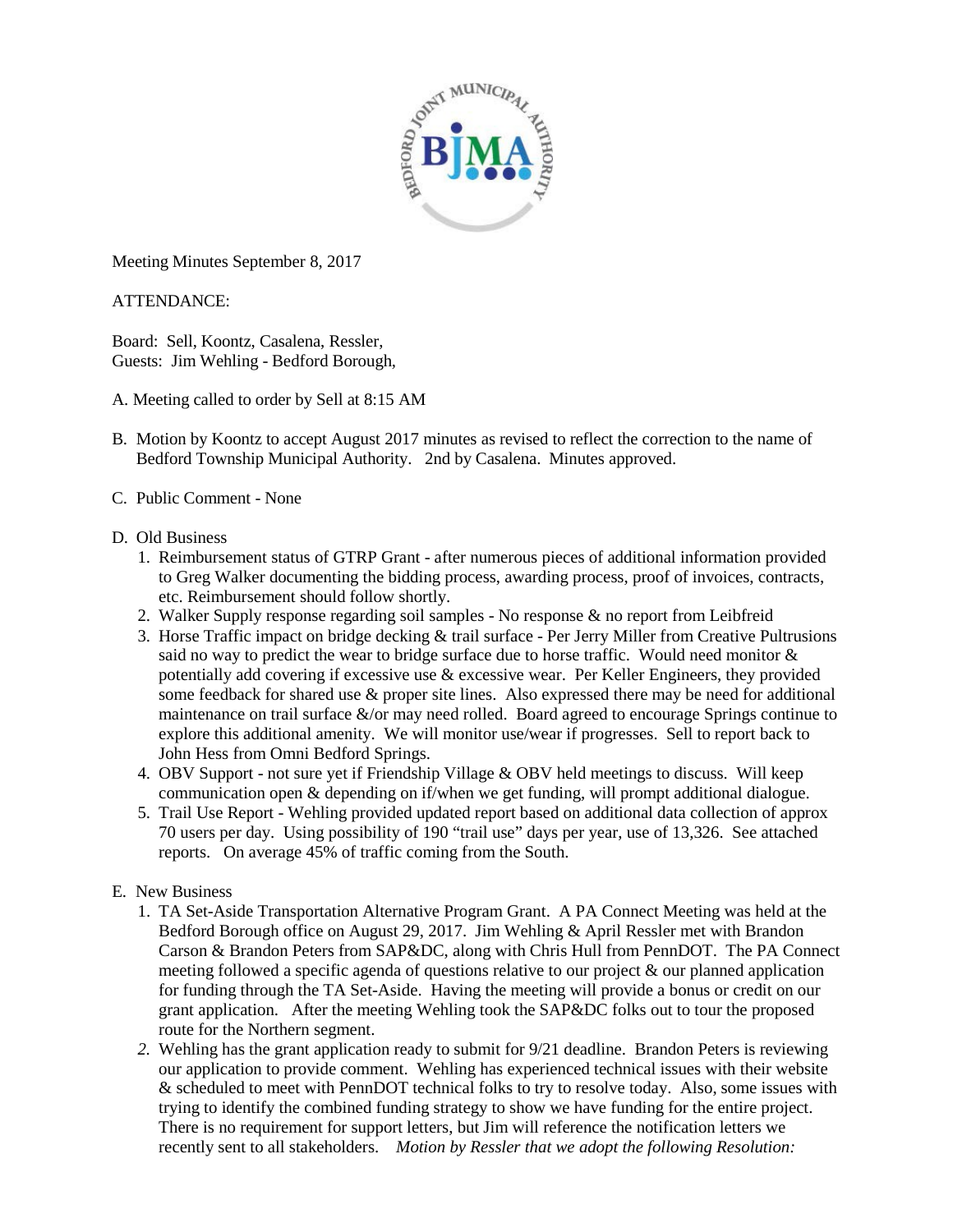Be it Resolved, that the Bedford Joint Municipal Authority, a joint authority established by the Borough of Bedford and Bedford Township, in Bedford County, Pennsylvania, hereby requests a grant from the PA Department of Transportation under the Transportation Alternatives Set-Aside program in the amount of \$1,000,000 to be used for the project entitled "BHT North Extension Construction".

Be it Further Resolved, that the Bedford Joint Municipal Authority designates Brian Sell, Chairman, and April Ressler, Secretary, to execute all documents and agreements between the Bedford Joint Municipal Authority, and PennDOT to facilitate and assist in obtaining the requested grant.

2nd by Casalena. Motion carries.

- 3. Infrared Trail Counter from SAP&DC Ressler reported that SAP&DC would like to offer an infrared trail use counter to be installed along the trail to track usage. Board discussed  $\&$  agreed would be helpful to have additional usage data. Brandon Peters will work with Ressler on agreement. Ressler to consult with Attorney Snyder to review prior to execution. SAP&DC would like to have camera deployed in Ocbober. Data is to be collected monthly by SAP&DC and will be reported to BJMA.
- 4. Pink Ribbon Fund Walk Ressler presented the permit application for the Bedford County Pink Ribbon Walk/Run to be held on October 21, 2017. It was noted this event will replace the Making Strides Breast Cancer Walk held previously along the trail. Appreciated permittee obtaining approval by each Omni Bedford Springs and the Bedford Elks Country Club prior to submitting their application. *Motion by Sell to approve the event; 2nd by Casalena. Event approved.* Ressler will report approval to Bedford Borough.
- 5. Wehling discussed the trail surface & possibly having stone dust put down during winter to see if improves surface condition. Casalena to contact Dorothy Krupa about the Shawnee surface for input on cost and installation.
- F. Reports of Officers
	- 1. Chairman reported on the Rotary initiative to have a Rotary Race Series with multiple events held throughout the year. First Event - Evitts Mountain Challenge coming up September 23rd. also reported the Old PA Pike Trail open house event is coming up September 23rd from 10:00 - 4:00.
	- 2. Vice Chairman -
	- 3. Secretary Ressler to submit letter of recommendation for CP to be done for trail surface & also to thank them for donation from Supplier Golf Outing. Ressler has received insurance policies from RWR & will keep with records.
	- 4. Treasurer Koontz presented the attached Treasurer's report. See attached Treasurers Report. Koontz noted we had received \$28 in the new donation boxes; \$550 donation from Creative Pultrusions from their Golf Outing.

Koontz also had researched the Street View Camera Google 360 degree views - no cost to apply or get. Could possibly get BHT and Springs Trail also viewed so would have Street View imagery on Google Maps. Koontz to make request for the camera/equipment. We will notify other trails if we are approved.

5. Assistant Secretary-Treasurer – Randy Barnes from BMS would like to create a pollinator garden somewhere along the trail. No specific size determined. Casalena to contact Dave Swartzel at the Springs to see if may be willing to have located near the Bee house.

Motion by Koontz to adjourn Meeting at 9:34 AM. 2<sup>nd</sup> by Ressler. Meeting adjourned.

Next regular meeting will be October 13th, 2017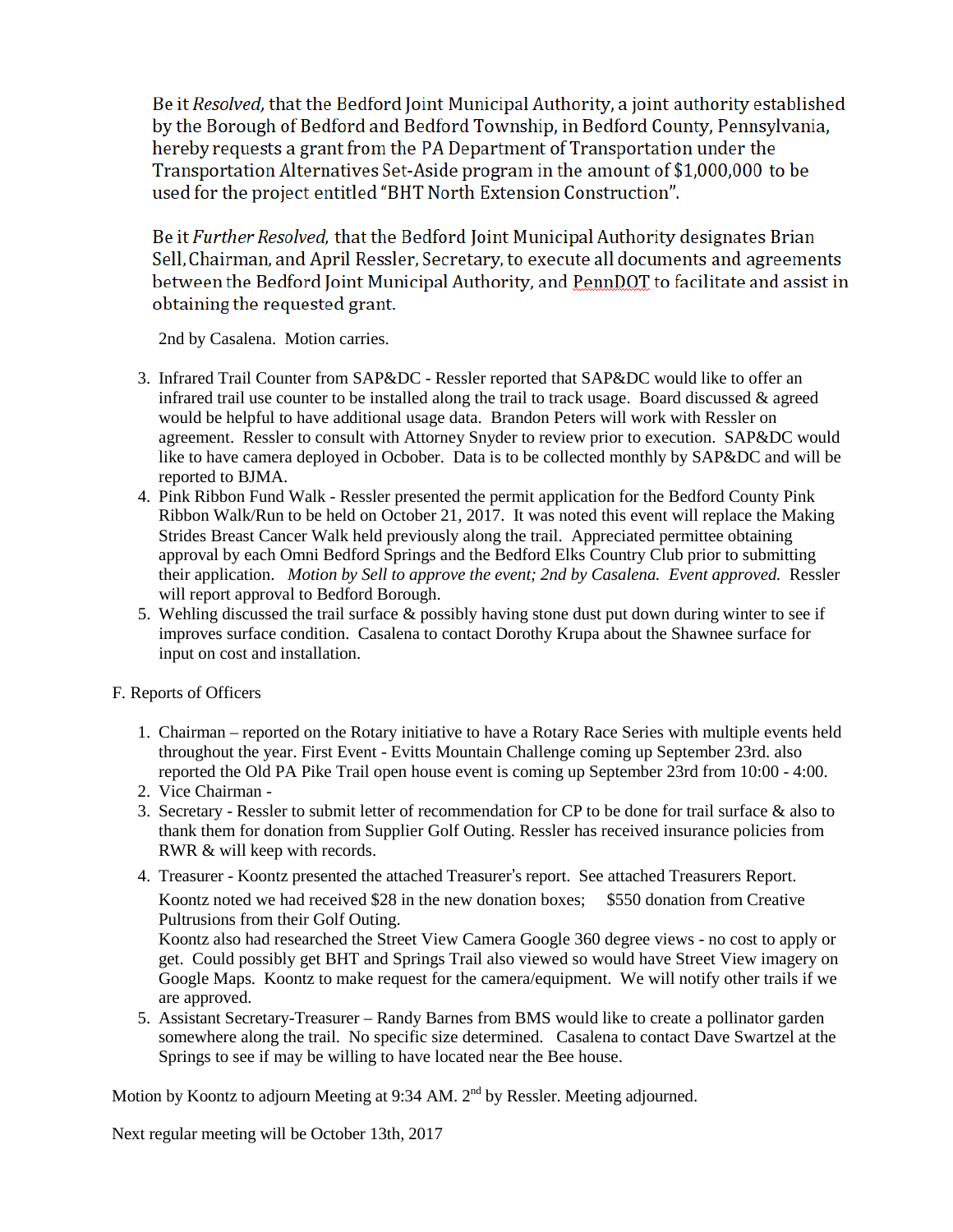## BJMA Treasurer's report<br>9/8/2017

| <b>Current checking</b><br><b>Current savings</b>         | 1,096<br>66,911                             |
|-----------------------------------------------------------|---------------------------------------------|
| Total                                                     | 68.0                                        |
| Deposits                                                  |                                             |
| CP<br><b>Plaques</b><br><b>Donation boxes</b><br>Interest | 550<br>180<br>28<br>$\overline{\mathsf{a}}$ |
| <b>Total deposits</b>                                     |                                             |

**Disbursements** 

| <b>Total Disbursements</b>        |  |
|-----------------------------------|--|
| Transfer from checking to savings |  |
| Transfer from savings to checking |  |
| Accounts receivable               |  |
| Credit card rebates               |  |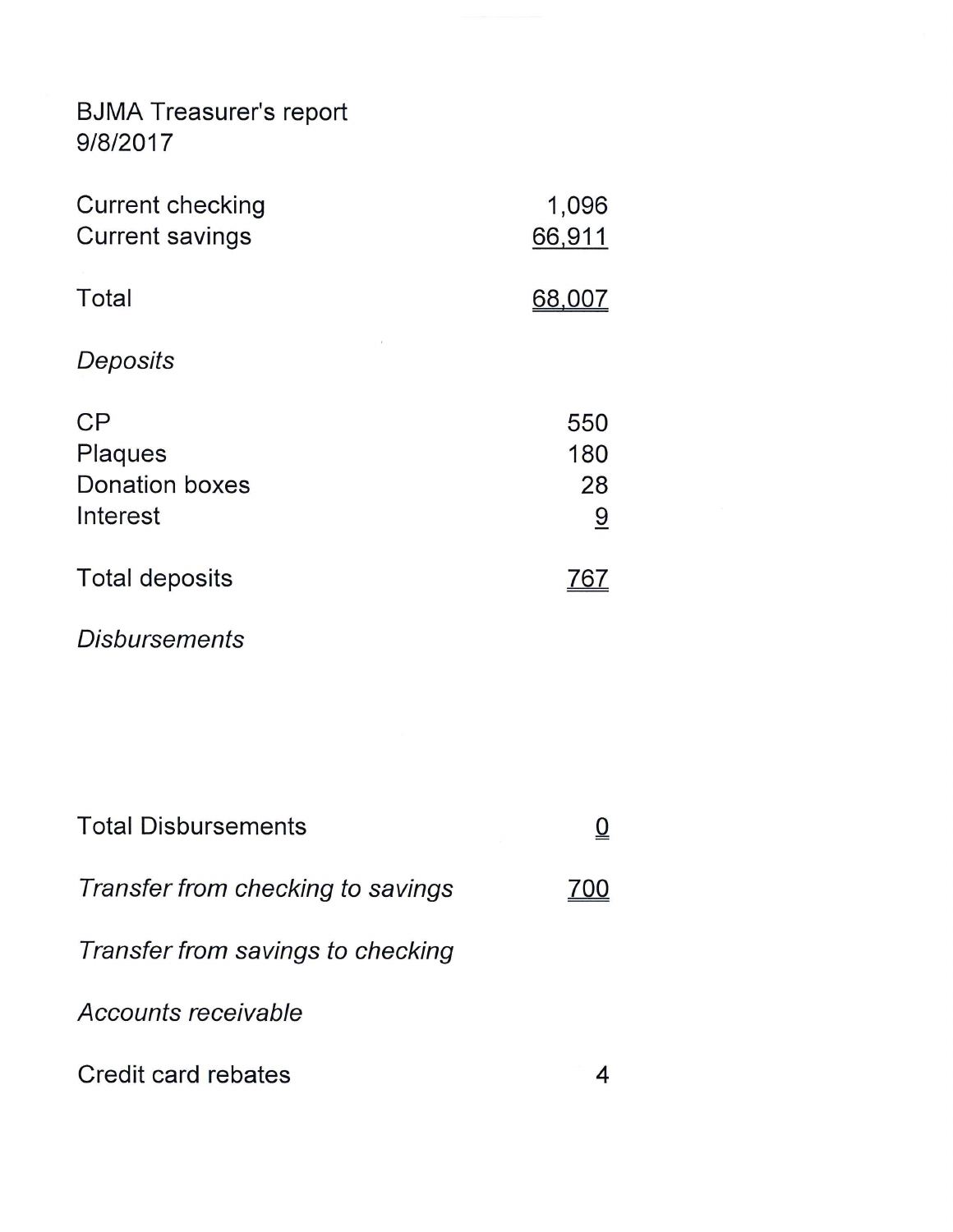|                  | Direction Direction<br>From N       | 21                  | 24 28           |              |                          |                |                | ន ន ដ ន                           |             | 3148           |     | 49        | 47                                           | <b>38354</b>                                                        |            |          |                |                    | 254522    |                     |          |                |                         |              | <b>954</b>                      |          |            |     | 23.388                                  |                |                     |     |  |  |
|------------------|-------------------------------------|---------------------|-----------------|--------------|--------------------------|----------------|----------------|-----------------------------------|-------------|----------------|-----|-----------|----------------------------------------------|---------------------------------------------------------------------|------------|----------|----------------|--------------------|-----------|---------------------|----------|----------------|-------------------------|--------------|---------------------------------|----------|------------|-----|-----------------------------------------|----------------|---------------------|-----|--|--|
|                  |                                     | 15                  | 25 29           |              |                          |                |                | <b>3 3 2 2</b>                    |             | 48<br>23       |     | 49        | 38                                           | 88994                                                               |            |          |                |                    | 23233     |                     |          |                |                         |              | 7.89                            |          |            |     |                                         |                |                     |     |  |  |
|                  | Weather From S                      | mid 90s             | Low 80s         | 70s, rain    | Cloudy, 60s              | low 90s        | Mid 80s        | 70s, nice                         | 80s, cloudy | 70s            | 80s | 70s, rain | low 80s                                      | $\overline{5}$ $\overline{5}$ $\overline{8}$ $\overline{8}$<br>50s, |            |          | 90             | 70s                | 60s       | 70s                 | 80s      | 70s humid      | Nice, 70s               | 50s          | $rac{5}{8}$<br>70s,             |          |            | 60s | 80s                                     | mid 90s        | 70s, sun            |     |  |  |
|                  | No. Biking No. Running              |                     | င္ကာ ဖ          |              |                          | r 5            |                | $\frac{1}{2}$                     |             | $\infty$ შ თ თ |     |           |                                              |                                                                     |            |          |                | <b>이</b> w 깁 w 깁   | 2 路 2 1 7 |                     |          |                |                         | $\mathbf{1}$ | 28                              |          |            |     | $\begin{array}{c} 25 \\ 25 \end{array}$ |                |                     |     |  |  |
|                  |                                     |                     | <b>4 2 8 10</b> |              |                          |                |                | 9007                              |             |                |     |           | ဖ ထ ပ္ပုံ စ                                  | $4 - 50$                                                            |            |          |                |                    |           |                     |          |                | ៷៰៳ៜ៷                   |              | $\overline{u}$ a $\overline{u}$ |          |            |     | n n o m                                 |                |                     |     |  |  |
|                  |                                     |                     | 1332<br>143     |              |                          |                |                | $\sim$ 10 $\sim$ 19               |             |                |     | ທ ທ ∞ ທ   |                                              |                                                                     | $\circ$    | 4        | $\circ$ $\sim$ |                    |           |                     |          | 1 9 2 m 1      |                         |              | m I m                           |          |            |     | $N$ $N$ $\pi$ $\varpi$                  |                |                     |     |  |  |
|                  | No. of Users No. Walking No of Dogs |                     |                 |              |                          |                |                |                                   |             |                |     |           |                                              |                                                                     |            |          |                |                    |           |                     |          |                |                         |              |                                 |          | 75.6666667 |     | 43 37 5<br>24 37 5                      |                |                     |     |  |  |
|                  | (Excls dogs)                        |                     |                 | 454          |                          |                |                |                                   |             |                |     |           |                                              |                                                                     |            |          |                |                    |           |                     |          |                |                         |              |                                 |          |            |     |                                         |                | 吕                   | 275 |  |  |
| $\frac{6}{5}$    | Hours                               | 12.45               | $\infty$        | 9.75<br>9.75 |                          |                |                | $13 - 5$<br>$13 - 5$<br>$13 - 12$ |             |                |     |           | 6.75<br>9.25<br>9.25                         |                                                                     |            |          |                | 3.5<br>3.9<br>9.25 |           |                     |          |                | 78 22 23                |              | 47.5                            |          |            |     | 4.3                                     |                | $\frac{15}{11}$     |     |  |  |
| N<br>P<br>N<br>P | Both                                | AM <sub>to PM</sub> | AM to PM        | AM to PM     | AM to PM                 | AM to PM       | AM to PM       | AM to PM                          | AM to PM    |                |     |           | AM to PM<br>AM to PM<br>AM to PM<br>AM to PM | AM                                                                  | AM to PM   | AM to PM | AM to PM       | AM to PM           | AM to PM  | AM <sub>to PM</sub> | AM to PM | AM to PM       | AM to PM                | ΣĀ           | AM to PM                        | AM to PM |            | ΣĀ  | AM to PM                                | AM to PM       | AM <sub>to PM</sub> |     |  |  |
|                  | Day of<br>Week                      |                     | 医足足足            |              |                          | Mon            | Mon            | Mon                               | Mon         | Sat            | Sat | Sat       | Sat.                                         | Sun                                                                 | Sun        |          |                | <u>ទ</u> ្ធ ទ្ធ    | Thurs     | Thurs               |          |                | Thurs<br>Thurs<br>Thurs | Tues         | Tues                            | Tues.    |            | Wed | Wed                                     | Wed            | Wed                 |     |  |  |
|                  | Month                               | $\overline{B}$      |                 |              | <b>Aug</b><br>Aug<br>Sep | $\overline{z}$ | $\overline{z}$ |                                   | Aug<br>Sep  | Ξ              | Ξ   |           | 모<br>모두                                      |                                                                     | Apr<br>May |          | 55             | Aug                | ĀÞ        | $\overline{5}$      | Ξ        | $\overline{a}$ | Aug                     |              | n<br>E E Z                      |          |            |     | 후트                                      | $\overline{B}$ | Aug                 |     |  |  |

 $\label{eq:2.1} \frac{1}{\sqrt{2\pi}}\int_{0}^{\infty}\frac{1}{\sqrt{2\pi}}\left(\frac{1}{\sqrt{2\pi}}\right)^{2\pi}d\mu_{\rm{max}}\,d\mu_{\rm{max}}$ 

 $\mathbf{x}^{(i)}$ 

 $\label{eq:2.1} y = \frac{1}{2} \int_{0}^{1} \frac{1}{\sqrt{2}} \, \mathrm{d} x \, \mathrm{d} y$ 

 $\label{eq:R1} R_{\rm eff} = \frac{1}{\sqrt{2}} \left( \frac{1}{\sqrt{2}} \right)^{1/2} \left( \frac{1}{\sqrt{2}} \right)^{1/2} \left( \frac{1}{\sqrt{2}} \right)^{1/2} \left( \frac{1}{\sqrt{2}} \right)^{1/2} \left( \frac{1}{\sqrt{2}} \right)^{1/2} \left( \frac{1}{\sqrt{2}} \right)^{1/2} \left( \frac{1}{\sqrt{2}} \right)^{1/2} \left( \frac{1}{\sqrt{2}} \right)^{1/2} \left( \frac{1}{\sqrt{2}} \right)^{1/2} \left( \frac{$ 

 $\sim$